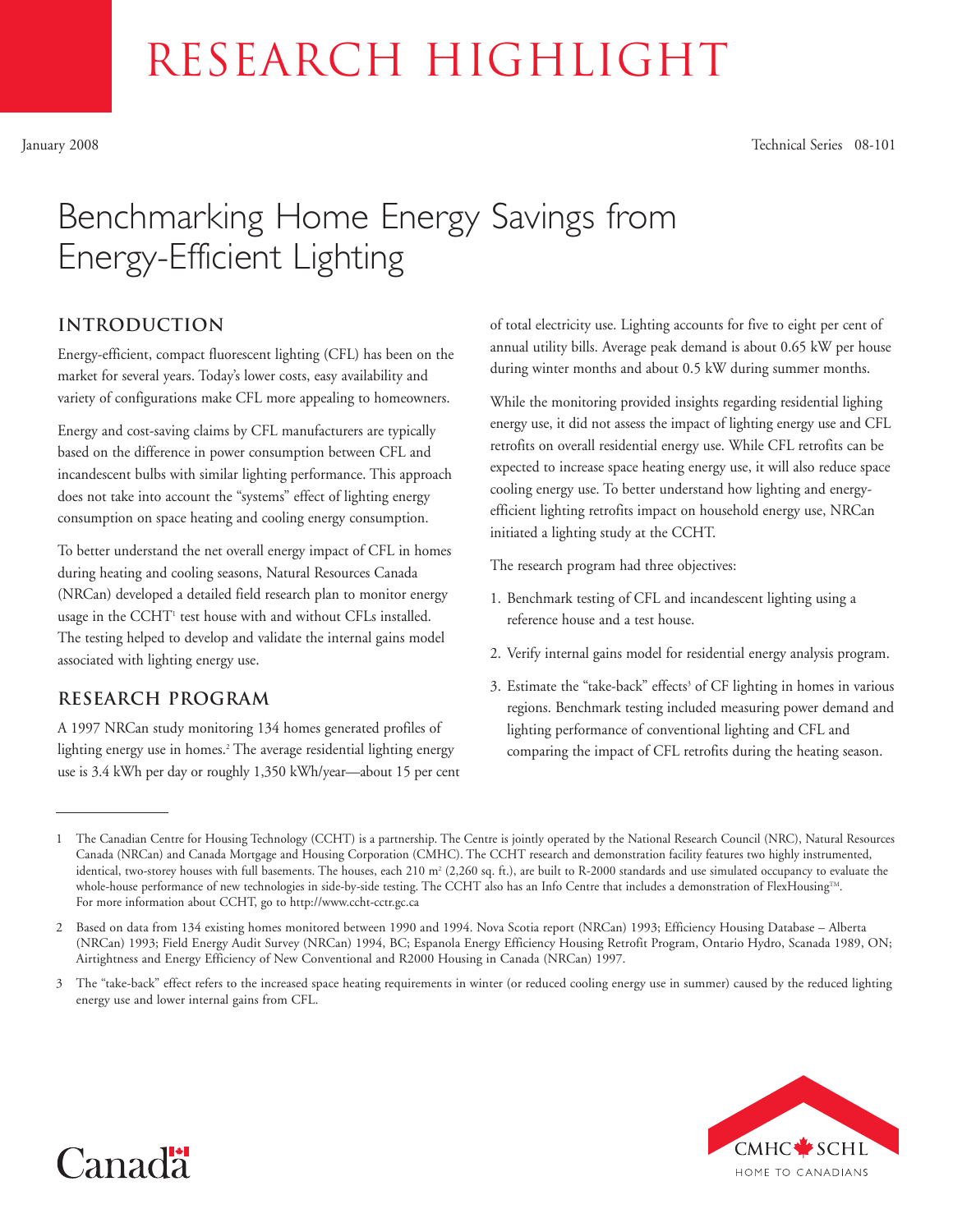#### **Research Highlight**

Benchmarking Home Energy Savings from Energy-Efficient Lighting

# **Methodology**

At the CCHT facility, conventional lighting included incandescent lamps, fluorescent ceiling fixtures, halogen flood lights and exterior high-wattage security lamps, for an average of 27 fixtures per house some with multiple lamps. All light bulbs were checked and the voltage, power, light intensity, power factor (PF), volt-amps reactive, volt-amps and harmonics, were measured and recorded.

To analyze the internal gains and heat loss, the daily total heat losses were established for the test and reference houses. Hourly energy analysis was performed for the duration of the test period using the measured weather data (mainly outdoor temperature and solar contribution).

During heating season testing, two modes of HRV ventilation were used.

- 1. Continuous ventilation: as might be used in new homes. The HRV kept ON throughout the test period, running at full capacity when the furnace was operating and at half capacity when there was no call for heating.
- 2. Intermittent ventilation: The HRV was operated at full capacity only during the heating periods.

The cooling season tests compared air conditioning loads, temperature profiles and the energy use for both test and reference houses, keeping all aspects identical. The set-up for CFL lighting was similar to the heating season testing of two different lighting fixtures, using all previously calibrated lamps for the test period.

Using energy analysis software, a base case model was created for 33 locations in North America (11 in Canada and 22 in the U.S.). This was a two-storey house (about  $186$  m<sup>2</sup> [2,000 sq. ft.]) with five conventional bulbs of 77 W used three hours a day. The conventional lighting was then replaced by 19 W CFL. Table 1 shows the impact of CFL.

### **Findings**

#### **Benchmarking**

The measured power draws for the incandescent and CFL compare well with the manufacturer's specifications. The power factor of the incandescent lamps was 1.0, while that of the CFL ranged from 0.56 to 0.59. However, at the household level the decrease in power factor due to CFL ranged from 0.04 to 0.10. The CFL decreased the overall power factor for the house from 0.04 to a maximum of 0.10.



Figure I Compact fluorescent lamp in a test house

#### **Heating Season Monitoring Results**

With conventional lighting, between 89 to 96 per cent of lighting energy use is converted to heat and contributes to space heating as internal gains. The few losses associated with lighting energy occurred mainly where lights were located close to windows. When the conventional lighting was replaced, there was a 68 per cent reduction in daily lighting energy use during the heating season. The resultant space heating energy increase was due to the decrease in internal gains of about 28.6 MJ per day. The reduction in the lighting energy use was almost offset by the increase in the space-heating energy use. Ventilation, continuous or intermittent, had no appreciable impact on the overall energy savings associated with CFL.

#### **Cooling Season Monitoring Results**

The CFL reduced the lighting energy consumption by about 68 per cent. The energy consumption of the air conditioner compressor and the air distribution fan was reduced to 2.1 from 3.8 kWh per day, depending on ambient conditions, with an average 14 per cent daily reduction. As a result of the reduction in internal heat gains the energy consumption of the air conditioner compressor and the air distribution fan was reduced on average by 14 per cent depending on ambient conditions, for a saving of 2.1 to 3.8 kW per day. The use of CF lighting also reduces the on-time of the cooling equipment by 20 per cent or more. The energy analysis showed that about 78 per cent of the internal heat gains from lighting are associated with cooling energy needs. Reductions in the lighting energy also reduced the space cooling requirements. The resulting energy-efficiency benefits associated with the lighting energy savings and space cooling energy savings are additive.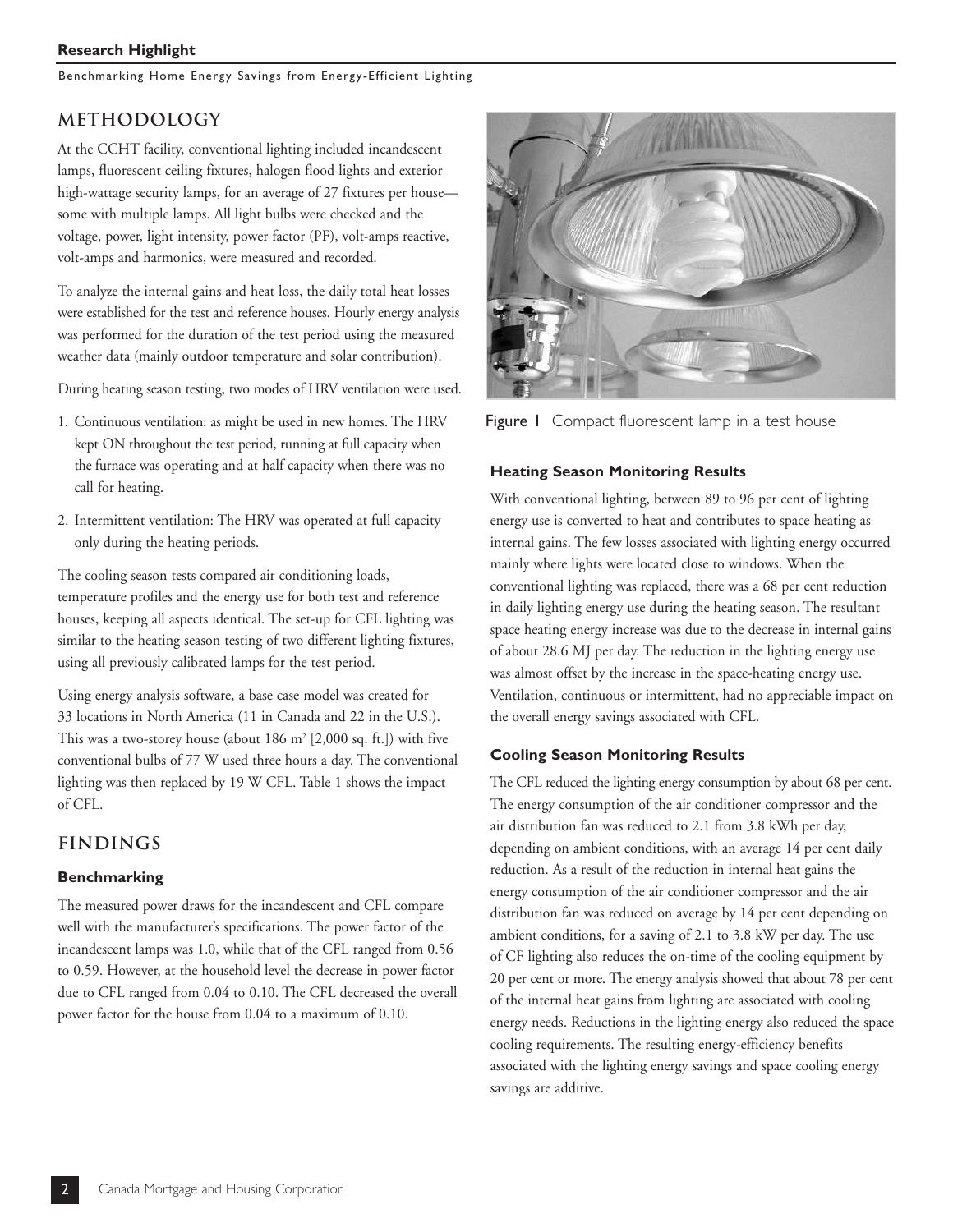Benchmarking Home Energy Savings from Energy-Efficient Lighting

#### **Internal Gains and Heat Loss Analysis**

On average, there is about 93 per cent utilization of heat from conventional lighting over the heating season. Electrical energy savings are about 318 kWh per year — a reduction of about 26 per cent in lighting space heating season energy consumption.

For heating-dominated regions, the increase in annual space heating energy consumption (due to reduced internal heat gains) is about 0.6 to 1.7 per cent.

For cooling-dominated regions, the reduction in space-cooling energy consumption ranged from four to 9.5 per cent, while the reduction in on-time operation of cooling equipment ranged from 15 to 22 per cent. The CFL reduced the peak electric power demand by 0.2 to 0.4 kW.

In a heating-dominated region, the "take-back" effect associated with CFL reduced the cost benefits by up to 40 per cent, whereas in a cooling-dominated climate, there was an "additive" effect, increasing the savings by up to 30 per cent (see Table 1). Assuming a retrofit cost of \$40 for the five CFLs modelled in this analysis, the simple payback period is two to six years.

Table I Impact of lighting energy reduction (of 318 kWh a year), due to CFL retrofit

|                                                                | <b>Space Heating</b><br>Increase | <b>Space Cooling</b><br>Decrease-kWh/yr. | Cost savings-<br>Lighting only-\$/yr. | <b>Overall cost</b><br>benefits-\$/yr. | Take-back effect |
|----------------------------------------------------------------|----------------------------------|------------------------------------------|---------------------------------------|----------------------------------------|------------------|
| Vancouver                                                      | 22 m <sup>3</sup>                | 49                                       | 20                                    | 12                                     | 60%              |
| Vancouver                                                      | 201 KWh                          | 49                                       | 20                                    | $\overline{10}$                        | 50%              |
| Edmonton                                                       | 28 m <sup>3</sup>                | 38                                       | 26                                    | 22                                     | 85%              |
| Saskatoon                                                      | 25 m <sup>3</sup>                | 59                                       | 29                                    | 24                                     | 83%              |
| Winnipeg                                                       | $26 \text{ m}^3$                 | 61                                       | 9                                     | $\mathbf{H}$                           | 58%              |
| Toronto                                                        | 23 m <sup>3</sup>                | 63                                       | 27                                    | 22                                     | 81%              |
| Sudbury                                                        | 222 KWh                          | 26                                       | 27                                    | $\overline{10}$                        | 37%              |
| Ottawa                                                         | $24 \text{ m}^3$                 | 53                                       | 27                                    | 21                                     | 78%              |
| Montréal                                                       | 182 KWh                          | 54                                       | 20                                    | 12                                     | 60%              |
| Quebec City                                                    | 184 KWh                          | 55                                       | 20                                    | 12                                     | 60%              |
| Saint John                                                     | 25 L                             | 60                                       | 24                                    | 9                                      | 38%              |
| Saint John                                                     | 233 KWh                          | 60                                       | 24                                    | $\mathbf{H}$                           | 42%              |
| Halifax                                                        | 22L                              | 52                                       | 31                                    | 20                                     | 65%              |
| Halifax                                                        | 220 KWh                          | 52                                       | 31                                    | 15                                     | 45%              |
| St. John's                                                     | 30 L                             | 40                                       | 28                                    | $\mathbf{H}$                           | 39%              |
| St. John's                                                     | 270 KWh                          | 40                                       | 28                                    | 8                                      | 25%              |
| Fairbanks, Alaska                                              | 29 m <sup>3</sup>                | 8                                        | 38                                    | 27                                     | 71%              |
| Los Angeles                                                    | 5 m <sup>3</sup>                 | 72                                       | 38                                    | 44                                     | 116%             |
| San Francisco                                                  | 14 m <sup>3</sup>                | 34                                       | 38                                    | 36                                     | 95%              |
| Denver                                                         | 18 m <sup>3</sup>                | 37                                       | 26                                    | 20                                     | 77%              |
| Miami                                                          | 0 m <sup>3</sup>                 | 96                                       | 27                                    | 35                                     | 130%             |
| Chicago                                                        | 18 m <sup>3</sup>                | 38                                       | 27                                    | 21                                     | 78%              |
| Boston                                                         | 20 m <sup>3</sup>                | 32                                       | 37                                    | 32                                     | 86%              |
| Minneapolis                                                    | $20 \text{ m}^3$                 | 33                                       | 25                                    | 8                                      | 72%              |
| New York                                                       | $17 \text{ m}^3$                 | 40                                       | 45                                    | 43                                     | 96%              |
| Madison, Wisconsin                                             | 20 m <sup>3</sup>                | 34                                       | 28                                    | 21                                     | 75%              |
| Seattle                                                        | $21 \text{ m}^3$                 | 25                                       | $20\,$                                | 12                                     | 60%              |
| $M^3$ – natural gas, kWh – electricity, L – litres of fuel oil |                                  |                                          |                                       |                                        |                  |